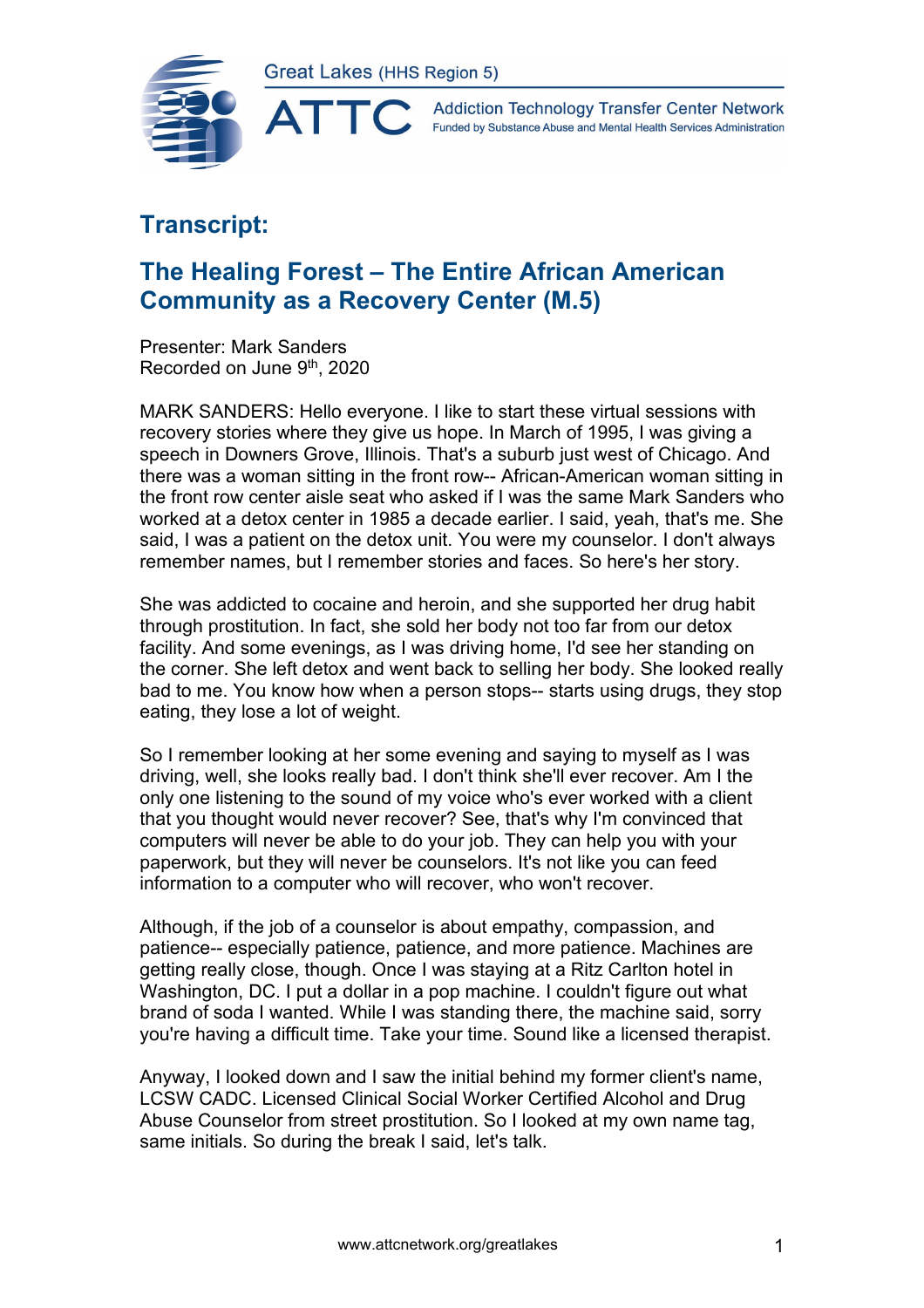

 $\blacktriangle^-$ 

**Addiction Technology Transfer Center Network** Funded by Substance Abuse and Mental Health Services Administration

She told me that after she left our detox facility, she decided to go back into the streets to do more research. She found out she had an addiction. She made it back to detox. I did that assessment as well. She left detox and went to a narcotics anonymous meeting. She went from there to a community college where she received her GED. She stayed in the community college where she received an associates degree.

She went to a university where she received a bachelor's degree in social work. Then, she went to graduate school for one more year where she received her master's degree in social work. She said, Mark, after two years of working in the field, I applied for state licensure. She said, one of the questions they ask on the licensure application is have you ever been convicted of a felony? She said, my life was about honesty, and so I checked yes. And the state denied me the right to take the exam.

She said, I fought too hard to quit that easy. So she appealed the decision and she became licensed. And I told her that when she told me that story, that she didn't make my day, she made my decade. In fact, she's the only proof- the only living proof-- that I actually worked the first decade of my career.

The second story is about a friend of mine Juan. Juan is Puerto Rican and he grew up in Humboldt Park, a Puerto Rican neighborhood on the Northwest side of the city Chicago. When Juan was a little boy, he went to his father said, poppy, I'm going to become the next Roberto Clemente.

Part of what I share with Juan is that Roberto Clemente is our favorite baseball player ever. Roberto Clemente from Carolina, Puerto Rico played with the Pittsburgh Pirates right field-- Hall of Fame. That's not what so much I loved about Roberto Clemente. It was when we was off the baseball field. During the summers, he would go back to Puerto Rico and rebuild houses and feed people who were homeless.

Matter of fact, the way he died is that there was a natural disaster in Nicaragua. And Roberto Clemente got on a plane in poor weather conditions to bring food to people in Nicaragua. I like to think that if he were alive today, he would be in Puerto Rico helping to rebuild houses.

Anyway, my friend Juan wound up homeless. Heroine addicted-- homeless and heroine addicted sleeping on the very baseball diamond where he had dreams of becoming the next Roberto Clemente. He entered drug abuse treatment. Juan told me to tell you that we should stop telling clients that things will get better right away because sometimes they don't recover. Your past has a way of catching up with you.

So early in his recovery, the state of Illinois caught up to him and started wage-- garnishing his wages for back money owed. He said, Mark, they were taking so much money out of my checks that I was back eating in a soup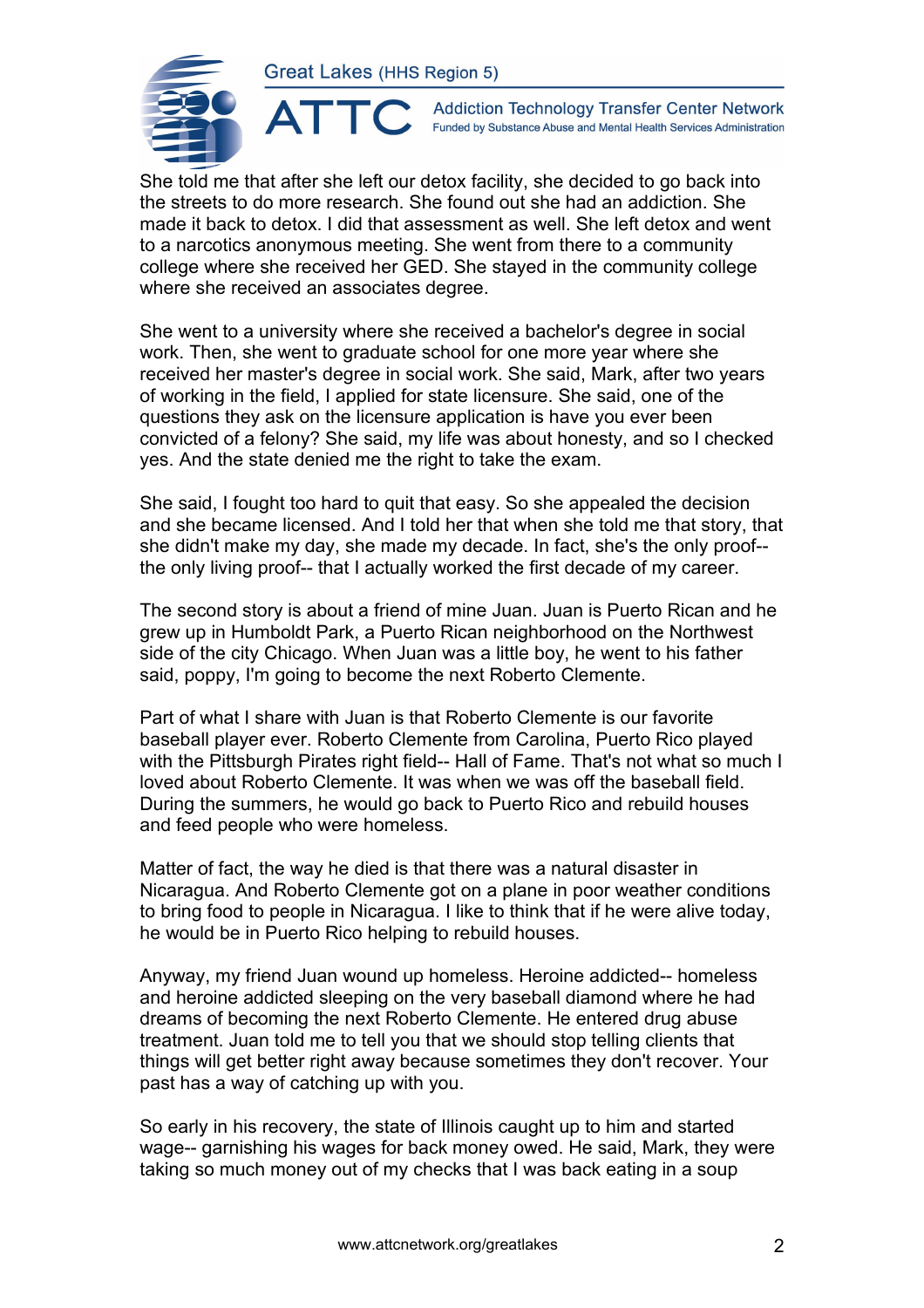

**Addiction Technology Transfer Center Network** Funded by Substance Abuse and Mental Health Services Administration

kitchen as if I were hungry. So one day he said he was frustrated, and he decided he was going to go and get high.

And on his journey to relapse, he ran into a person that he went through treatment with-- drug abuse treatment. He told his story. And his peer said, don't go relapse. Call the state and set up a meeting. Tell them your situation and don't ask them for anything.

So my friend Juan called the state of Illinois and set up a meeting. He said, listen, I'm in recovery and I'm working, but there's so much money coming out of my check I feel like I'm homeless again. I'm eating out of soup kitchen. The state worker said, well, if you were homeless when we served those garnishment papers to your house, whose house was that? Juan said, my mother's. State worker said, you didn't live there? He said no. Case dismissed. Illegal serve.

My friend Juan places more people in sober living than anyone else in the state Illinois. He's now a long term recovery. He went to his father's grave site and said, poppy, I've become Roberto Clemente. I house people.

You know, my friends, you and I are dealing with relapse all the time. Part of what can really keep us going is to remember the story-- the recovery stories of people who do well. Our presentation today is entitled The Healing Forest: The Entire African-American Community as the Recovery Center.

And that concept of the healing forest was created by Don Coyhis, founder of White Bison. Years ago, Don Coyhis was in early recovery living in Wisconsin and felt some pessimism because most of his tribe-- members of his tribe were still getting high, and the suicide rate was extremely high. So Don traveled to New Mexico to meet with the elders.

And he asked the elders, what will be the signs that it's time for Native American people to recover? And the elders told Don that one sign will be that there'll be a white buffalo that will be born somewhere in the United States signaling that it's time for our people to recover.

And shortly after that conversation with the elders, a white buffalo was born in Janesville, Wisconsin. Thus Don's decision to name his organization White Bison. The elders also told Don that a sign when our people are ready to recover, a web will appear. It will be like a spider's web, and it will connect our people from all over the country sending the signal for them that it's time to recover.

Don believes that his website, whitebison.org is that web that the elders were talking about. And they received millions of calls from Native American communities all over the country letting him know that it's time to recover. Don says, suppose you have 100 acres full of sick trees who want to get well. If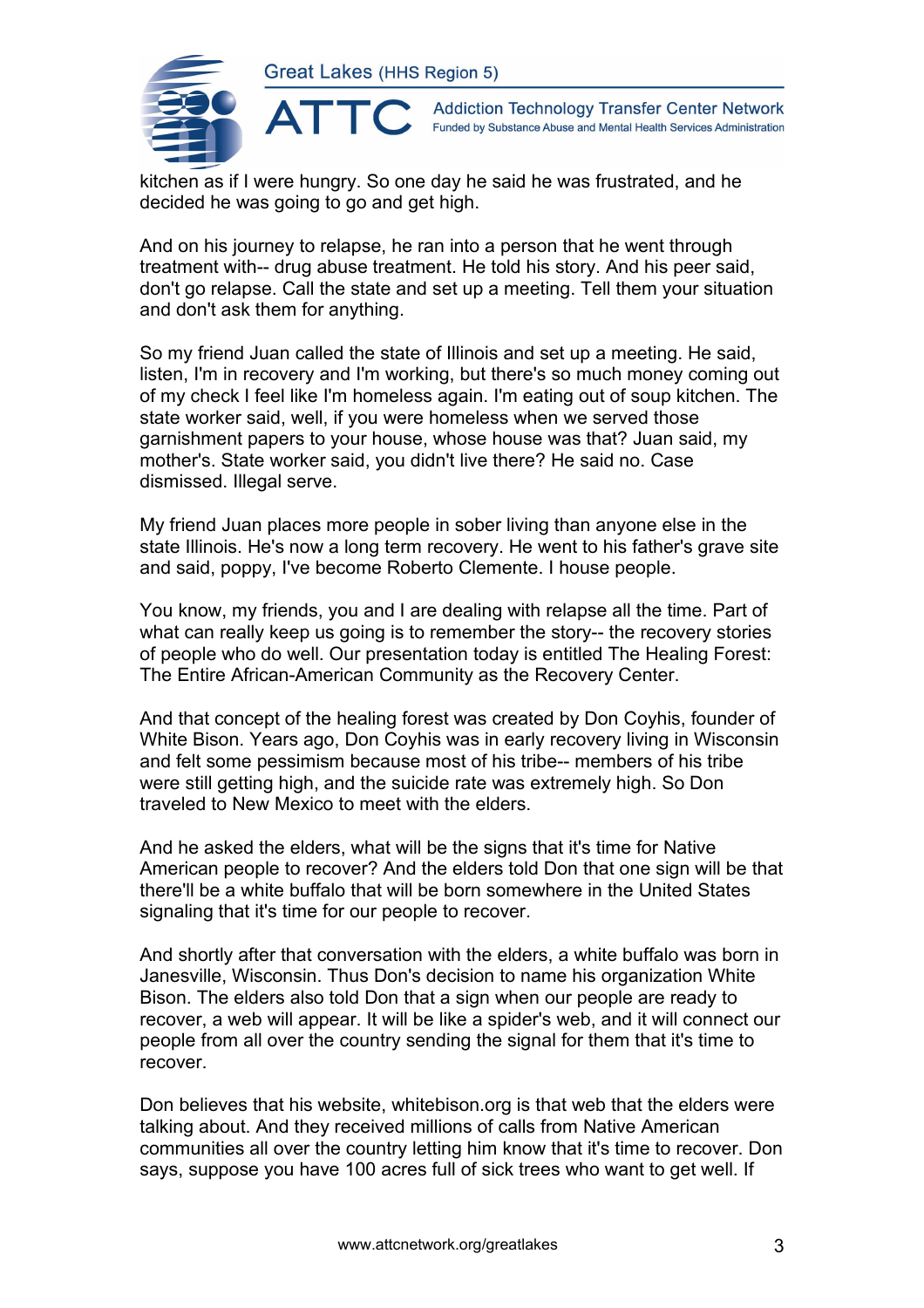ATTO



**Addiction Technology Transfer Center Network** Funded by Substance Abuse and Mental Health Services Administration

each sick tree leaves the forest to find wellness and then returns to the forest, they get sick again from the infection of the rest of the trees.

Let us pause on that. Isn't that what often happens in substance use disorders treatment? A client leaves their neighborhood-- their community to get well. Then they return to that community, and they get sick again. I'll repeat. Suppose you have 100 acres of full of sick trees who want to get well. If each sick tree leaves the forest to find wellness and then return to the forest, they get sick again from the infection of the rest of the trees.

The elders taught us that to treat the sick trees, you must treat the whole forest. You must create a healing forest. If not, the trees will just keep getting sick again. The community forest is now filled with alcoholic tree, drug addicted trees, codependency trees, domestic violence trees, and trees with mental illness.

The soil in which those trees growing is missing the ceremonies, the songs, the story, the language, and the wisdom of our elders. Native Americans have an evidence-based practice called the seven teachings of the grandfather that, through the trauma they endured and children being separated and placed in boarding schools, that as a culture, the Native Americans who believe that they've lost the seven teachings of the grandfather.

Teaching is around culture. Native Americans have told me that, through their trauma, they lost their drum, so they're bringing their drum back. Sacred ceremonies are returning. Returning to the language. And through this return to culture and creating healing forests within Native American communities, there are some tribes that are now putting together 50 and 60% recovery rates.

So what would a healing forest look like in African-American communities? I want you to visualize an African-American returning to his community from drug abuse treatment or from prison or from war or where he suffers from PTSD. So a healing forest would involve the entire community welcoming him, and being available to support his recovery. That would include families and treatment centers and faith-based organizations and other social service organizations besides substance use disorder treatment facility.

How about persons of long term recovery? Do you think they would have an investment in the recovery of African-Americans returning to the community? Of course. The formerly incarcerated, employers, and concerned citizens.

We want to take a moment to talk about risk factors with substance use disorders in African-American communities which really justifies the need for creating healing forests. And we will divide the presentation within two parts, urban communities and rural communities.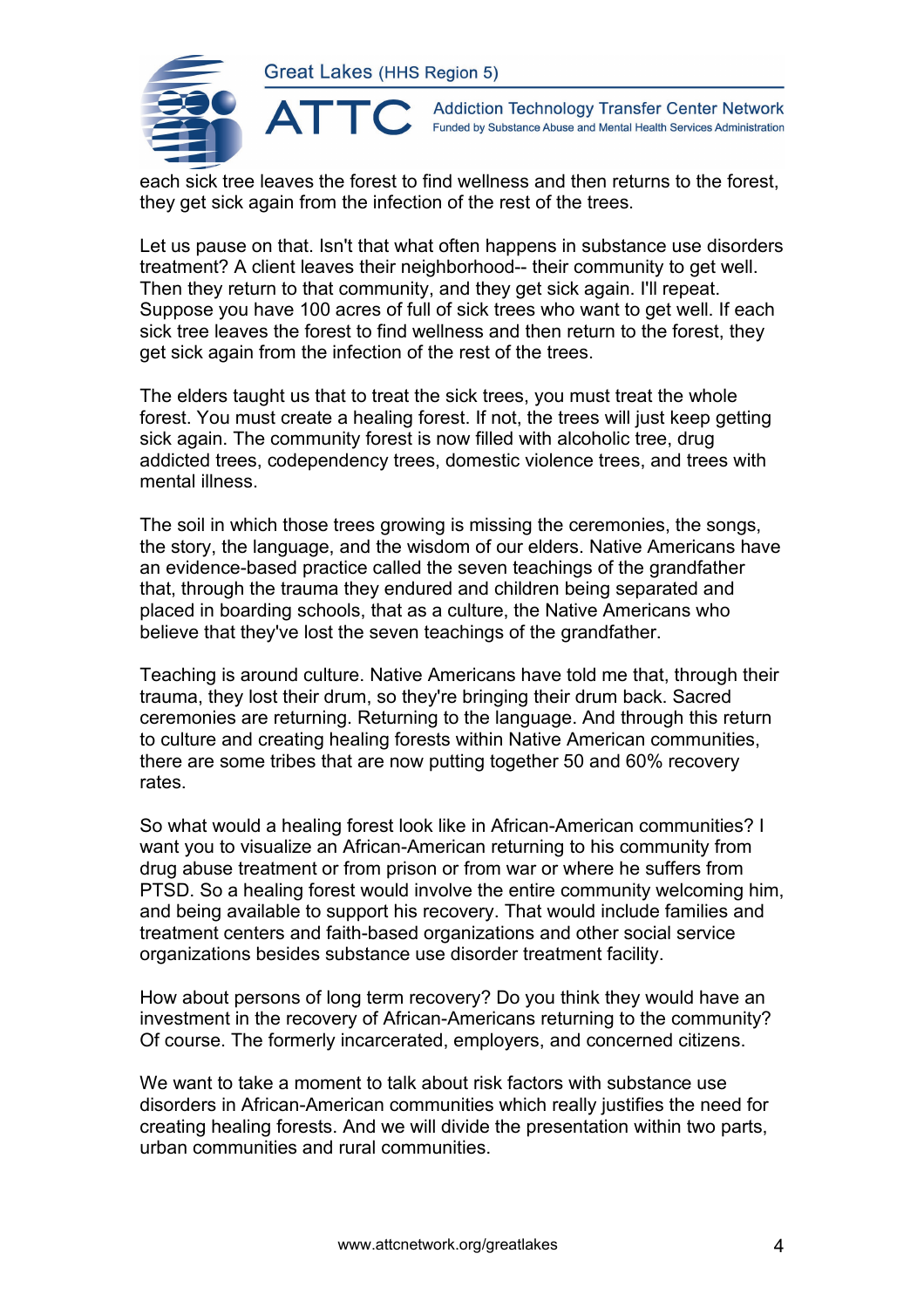**ATTO** 



**Addiction Technology Transfer Center Network** Funded by Substance Abuse and Mental Health Services Administration

So an urban community is a city or a town with 2,500 or more residents. So if you think about just 2,500 or more residents, there are small rural communities that are actually like urban communities. And there are some suburban communities that have over 2,500 residents. That would be considered an urban community as well.

So I created a short list. There's Englewood-- two Englewoods. Englewood on the south side of the city of Chicago, and Englewood, California. There's Watts in California. The Bronx in New York. Milwaukee, Wisconsin. Cleveland, Ohio. Gary, Indiana. Harlem, Chicago. Flint, Michigan. Detroit, Michigan. Et cetera.

So we want to continue talking about risk factors for substance abuse disorders for African-American and urban community. One risk factor is overcrowding. Overcrowding creates a great deal of stress. And sometimes, people will medicate that stress with the use of alcohol or with other drugs. And know that [INAUDIBLE] has done some of the most definitive work on relapse of [INAUDIBLE] said that once stress occurred, it becomes a primary relapse trigger. High unemployment as a risk factor for heavy substance use.

I've mentioned this on several webinars that historian William White said that whenever you have high unemployment, you can expect to see either a stimulus epidemic, like crack or methamphetamines, or an opiate epidemic, such as heroin. Easy access to drugs. There are some African-American communities with no grocery store. Therefore, for some individuals, they report it's easier to get a gun and drugs than an apple.

Community violence is a risk factor. It's fear of being dead soon. I have lots of conversations with young African-Americans with substance use disorders. And I'm working now with a group of young men. I asked these men the question, how long do most African-American men live? And they all live in an urban area. The most common answer I hear is 21 years old. These young men tell me that most African-American men live to be about 21 years old.

Let me tell you what they're saying. The ones that are 18 years old are really saying they expect to be dead in three years. Those who are 19 years old are really saying, I expect to be dead within two years. So my first order of business is to convince them that they actually can live, and help them to really see a vision beyond age 21.

So there are several things that we do. The first is I'd like to introduce them to role models, people with backgrounds similar to theirs who are leading massively successful lives. I should tell you these young men I work with who are-- with substance use disorders are also gang affiliated. So I share the story of a former gang member from Cabrini-Green public housing on the North side in the city Chicago.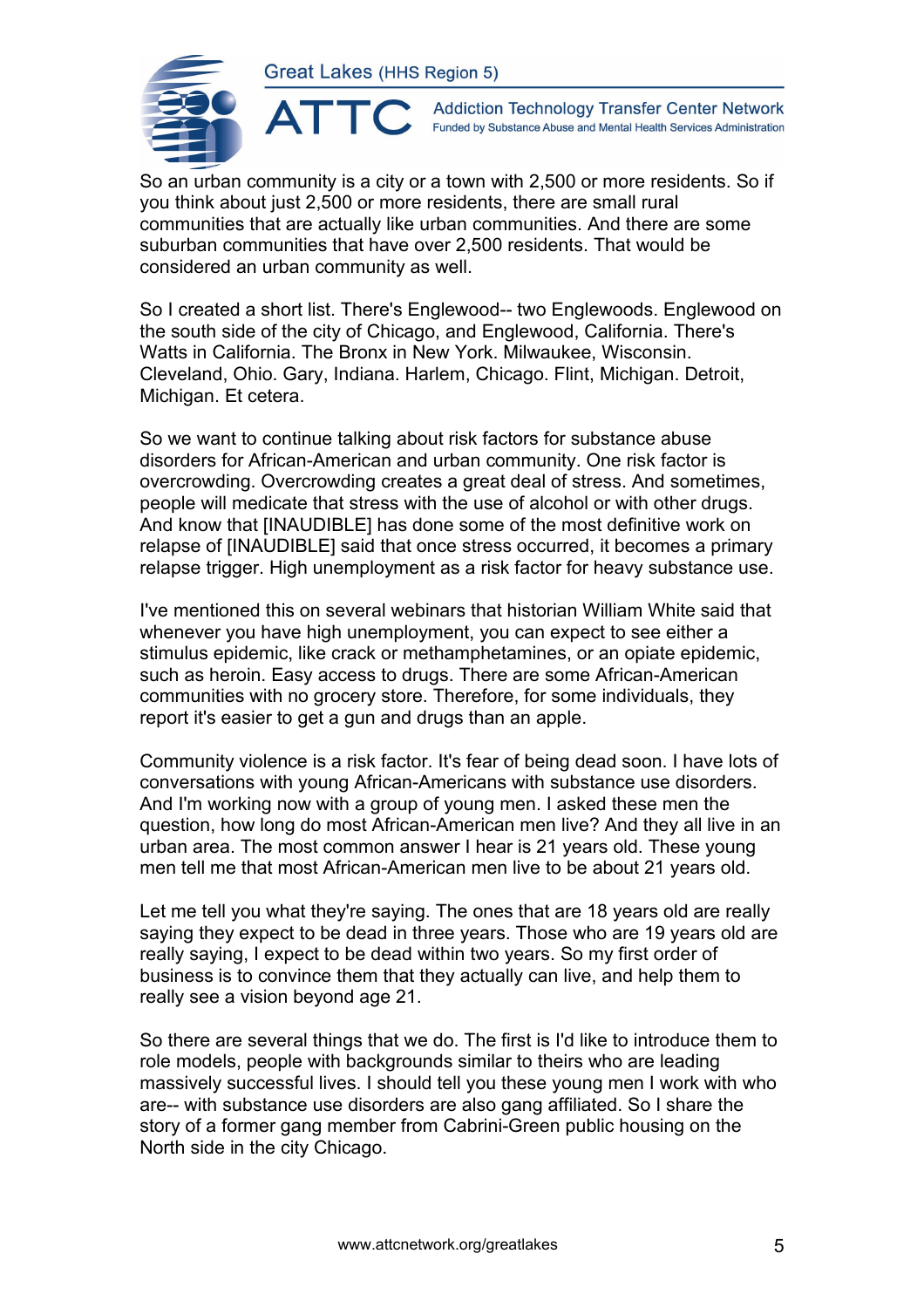

**Addiction Technology Transfer Center Network** Funded by Substance Abuse and Mental Health Services Administration

He was a gang leader at age 16. One day he was in a shoot out with a rival gang. And a rival gang leader put a gun to his head. He said he pulled the trigger and the gun jammed. No bullets came out. So this young drug-- gang leader saw that as a miracle from God, he said. So he did the unthinkable. He got a job at Burger King. Of all places, Burger King.

And the owner of the Burger King saw something in him. It's called leadership. And he went to a young gang leader and said, if you give up drug activity and gang activity, I will teach you everything there is to know about the fast food industry. The long and short of the story-- this former gang leader before he died owned 100 Burger Kings and 57 Pizza Huts.

I also introduce these young clients of mine who don't expect to live past age 21 to visualization exercises. And one exercise I ask them to visualize is called an ideal day 20 years from today. So they're 18 years old. I'm asking them to visualize their life at age 38. To visualize your life at age 38 moves you beyond the idea that I'll be dead at 21.

So those of you listening to the webinar, I invite you to do this visualization exercise with me. And I also invite you to share with those clients that you serve. So I'd like to ask you to start this process by getting comfortable in your chair. And all that involves is planting your feet firmly on the ground. So take a moment and get comfortable.

And while comfortable, I invite you to pay attention to your breathing. Focus on your breathing without trying to change your breathing. Is your breathing shallow? Is it deep breathing? Is it comfortable? Or is your breathing uncomfortable? So I'm asking you to visualize an ideal day 20 years from today. So think about your age 20 years from now. And we shall begin.

On this ideal day, I'd like to ask you to visualize yourself waking up in the morning. And in this space where you wake up, there is a mirror. Take a look at yourself in the mirror. How do you look? Does anyone wake up next to you? Take a look at that.

Take a look at this place where you wake up. You've always wanted to wake up in an environment that looks like this. This is your ideal environment too.. If you're indoors, take a look outside. This is your ideal weather. When you feel that weather, you know it's going to be a great day. On this ideal day, what's the first thing you do? This is your day. You can do whatever you want. And then, what do you do? And then, what do you do?

You take a moment to sit down-- just a moment to reflect. You're reflecting on your life purpose. You are doing the work that you were born to do. I invite you to look at your life purpose and the work you were born to do. What do you see?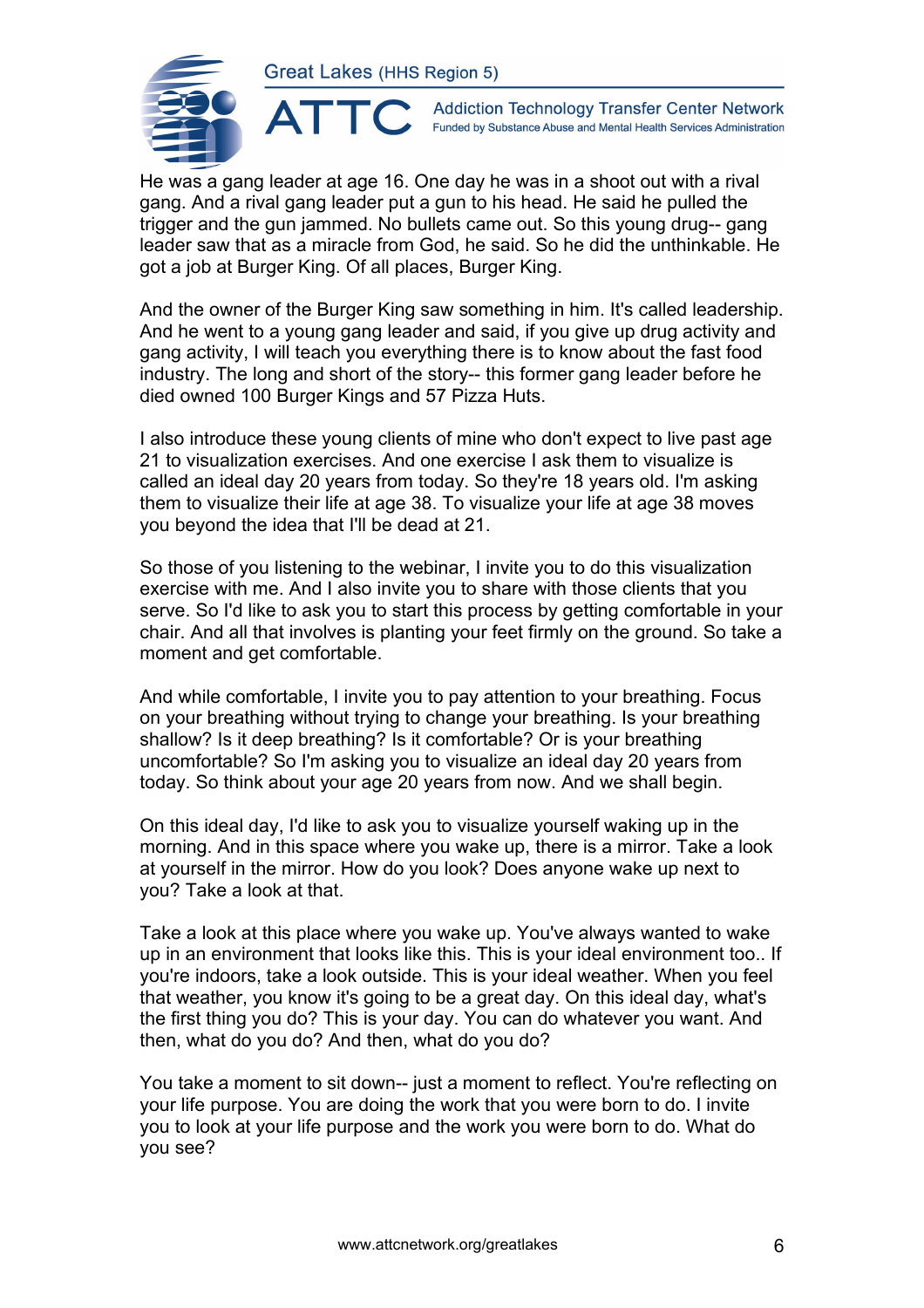

**Addiction Technology Transfer Center Network** Funded by Substance Abuse and Mental Health Services Administration

You also spend a few moments reflecting on the legacy that you're leaving the world. The world has been made better because of you. What legacy are you leaving the world? On this day, this ideal day, you're experiencing spiritual and emotional peace. Feel how it would feel to be at peace.

How are your finances 20 years from today? Are you middle class? Are you wealthy? Are you broke? Are you comfortable? Take a look at your finances 20 years from today. On this ideal day, you stop for lunch. What's on the menu for lunch? This is your ideal meal for lunch, by the way. Who prepares lunch for you? And who, if anyone, eats lunch with you? Take a look at lunch.

Following lunch, you have more leisure time on your hands. What do you do with that leisure time following lunch? This is your day. You can do what you want on this day. It's time for dinner. This is your favorite meal for dinner. What's on the menu? Who prepares dinner for you? And who, if anyone, joins you for dinner?

You have even more leisure time on your hands following dinner. This is your day. What do you do with that leisure time following dinner? On this ideal day, what time do you go to bed, and what do you dream about? If your eyes are closed, I invite you to open your eyes.

Thank you for participating in that exercise. Sometimes when I have people do that live, I pair them up in twos then they share their vision. And what I can tell you that some people when they share their vision of their ideal day, they have permanent smiles on their faces. Other people their energy increases. Some people, after doing that exercise and they talk about their ideal day, their eyes get so big they look like they just smoked crack cocaine.

Martin Seligman said that-- he wrote a book called Optimism: The Biology of Hope. And he said that when people are optimistic and hopeful about their future, some of the same drugs that are used-- some of the same chemicals that are released when a person uses drugs like cocaine, like dopamine, are released when a person is optimistic about their future.

So really what I'm doing through an exercise like this is trying to help the young people see beyond age 21 and see the possibilities of living a longer life. I also ask socratic questions individually in group. To help the young clients I work with seeking recovery, young African-Americans think about a bright future. So here's some of the questions I ask. What do you do well? If you knew that you had 24 hours to live, and someone asked you to leave a message to the world, what would you say?

And what I've learned is that however a client answers that question really speaks to what's most dearest in their heart about what they would like to contribute to humanity. Third question, what would you do with your life if you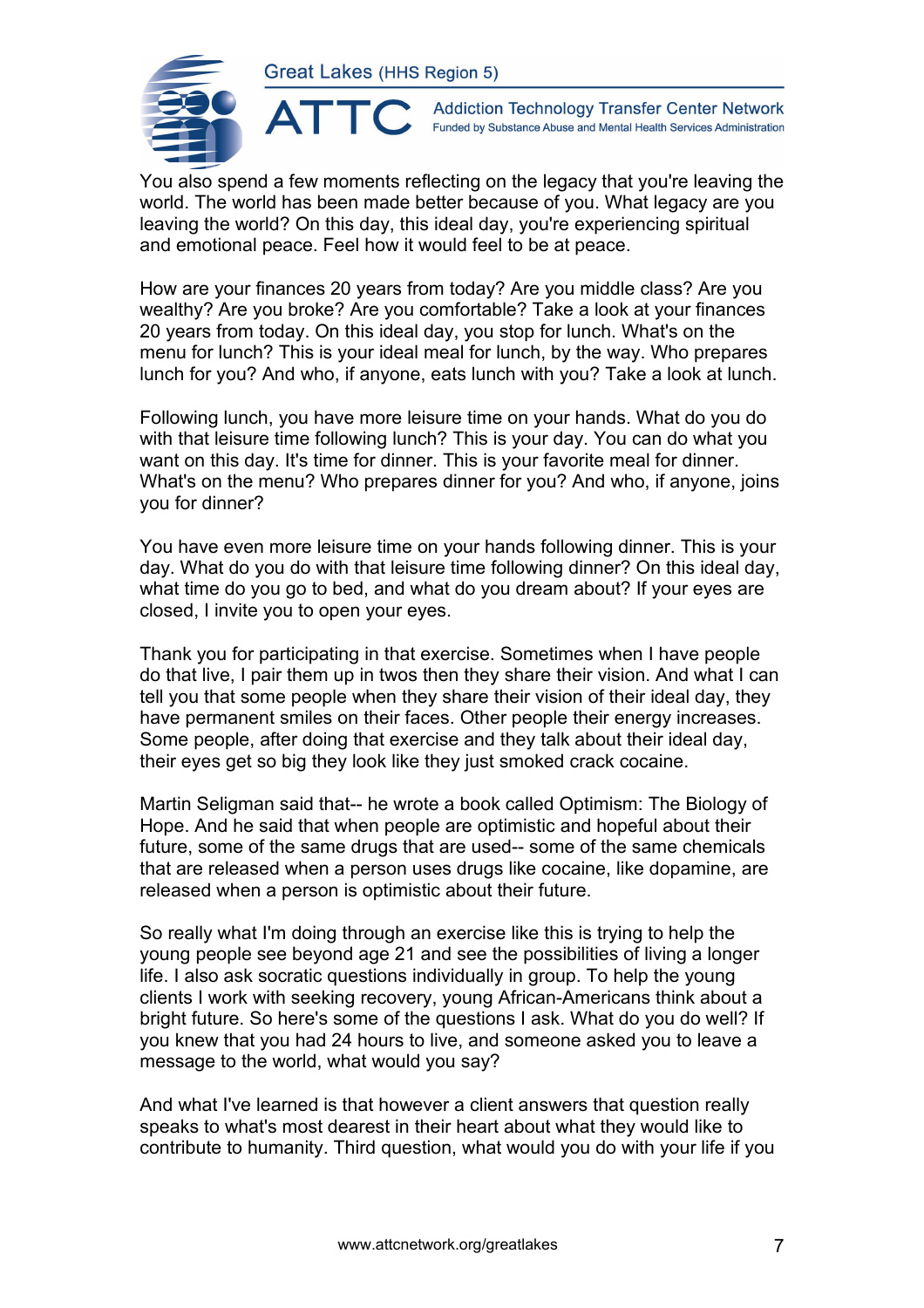

**Addiction Technology Transfer Center Network** Funded by Substance Abuse and Mental Health Services Administration

knew you would not-- you could not fail? What would you do with your life if you knew that you could not fail?

Next question, if money were not an issue, what would you do with your life? Next question, when you die, what do you want your headstone to read? And I suggest to the young clients that however you answer that question, you may think about what is it you may want to do with your life so that your headstone actually reads what you would like it to read. And finally, what is your life purpose? What's the reason you've been put on earth?

We are talking about risk factors for substance abuse disorders in urban communities. Gangs. Most of the clients who I work with who have relatives that are gang affiliated, often that leads to getting easy access to drugs. Easy access to drugs is a major relapse trigger. Trauma within urban communities is a risk factor for addiction. Felony arrests.

I heard a pharmacologist-- a well known pharmacologist say that, a felony arrest has longer term consequences for many people than active addiction because you can always enter recovery, but that felony arrest has a way of following you for a long, long time. It makes it more difficult to get gainful employment as well, which is also a risk factor for addiction.

Police brutality. Those of you listening to this webinar 40 years from now, I'll let you know that it is happening in the backdrop of what I've coined the trifecta. We're in an epidemic-- a pandemic called COVID 19, which really led to an economic recession. So we got COVID 19 plus an economic recession and an African-American man named George Floyd was killed by a police officer. You put all those together, and we're having more riots in the streets than we've had since 1968, the year that Dr. Martin Luther King Jr. was assassinated.

Gentrification is also a risk factor because you have a lot of stress and fear- anxiety around where will I live? Will I be displaced? I was talking to African-Americans about gentrification, and I said, how do you know when a neighborhood has been gentrified? They laughed and said, a Starbucks will show up in the neighborhood.

We're talking about risk factors for substance use disorders among African-Americans in urban communities. Poorly performing schools. Malcolm X, the great activist, was quoted as having said, if you go to a poorly performing school, you'll get a poor paying job, you'll live in a poor house, in a poor neighborhood.

In Chicago when a school is performing poorly, many of them are Latino, Hispanic, African-American communities. They don't try to improve the school very long, they close the school. And they've closed 50 poorly performing schools over the last decade and a half in Chicago.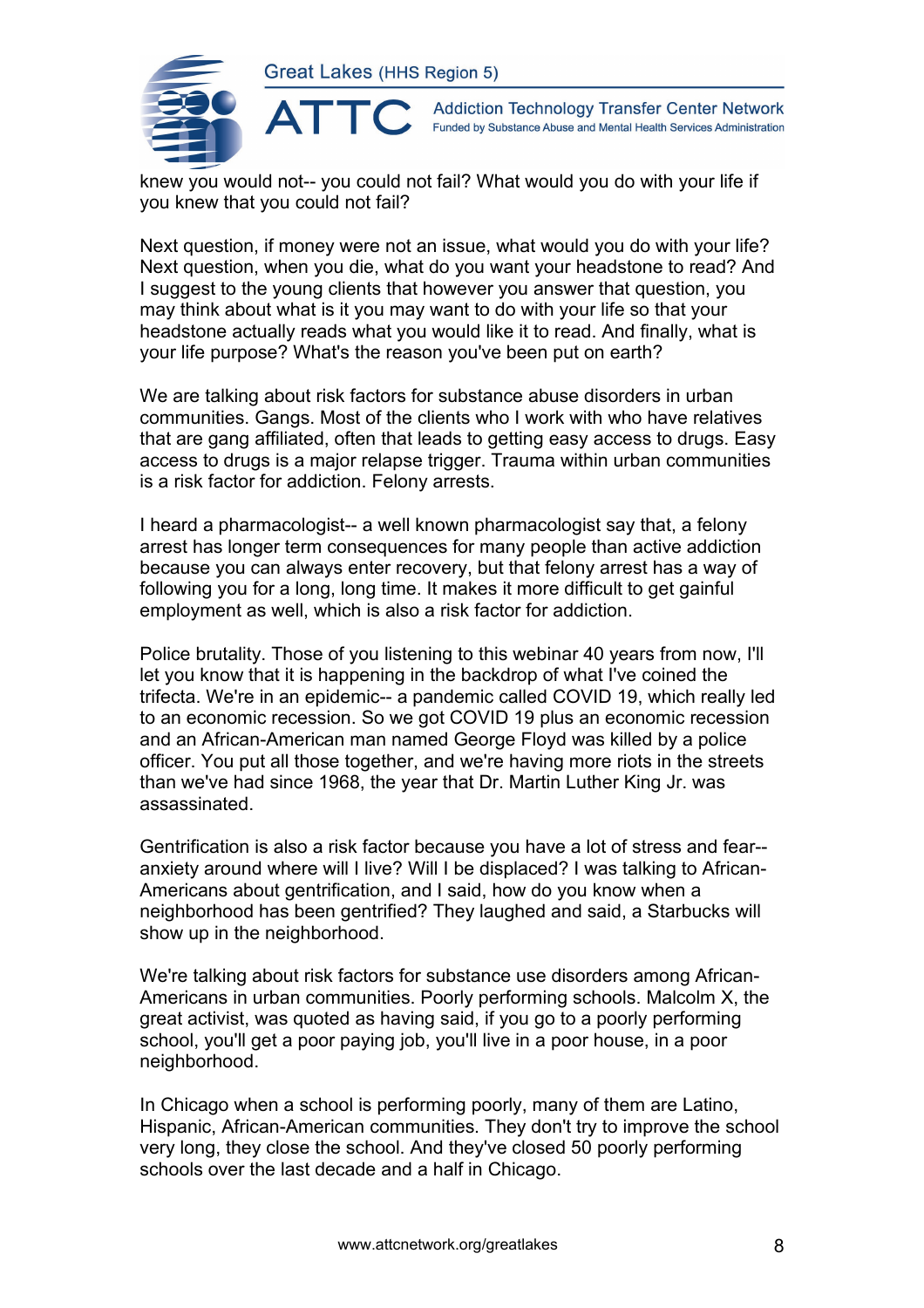ATTO



**Addiction Technology Transfer Center Network** Funded by Substance Abuse and Mental Health Services Administration

So I want you to visualize a school where the students are not earning grades at grade level, and then the school closing. And then, the neighborhood where the school is located there are street gangs. But these kids feel safe. Because it's their cousins and their brothers are in the gangs, and so they are protected.

And then, you close that school. And now, that kid has to walk six blocks to get to the next school. And while walking those six blocks, they pass six street gangs on the way. Now, they're filled with terror, trauma. Some kids have told me that they began smoking marijuana just to deal with the fear of walking to school once their school was closed.

And then, when you live in an urban community, especially if you're living in poverty, every community has a downtown. So you can clearly see that there are some people that are doing better than others. And that, in itself, can be a stressor. Because downtowns are often beautiful.

There was a time-- and we want to also say that poverty is a risk factor for substance use disorders. There was a time when Detroit Michigan was the wealthiest city in the world. In the 1940s, they built lots of the machinery for the US military during World War II. I'm telling you, my friends, Detroit Michigan was the wealthiest city in the world.

Industry left. Jobs were shipped abroad over the last 25 years or so. And Detroit ultimately went bankrupt. And when the city went bankrupt, drug use in the city dramatically increased. Everyone doesn't know this, but there was a time when Flint, Michigan was the wealthiest city in the world. You see, the Ford General Motors corporation was located in Detroit, Michigan and started off in Flint, Michigan. Jobs were shipped abroad. And that left the city of Flint, Michigan more vulnerable to heavy alcohol and substance use.

So let's talk about rural communities and risk factors for substance abuse disorders. 20% of African-Americans live in rural communities. Often, they are the last hired and first fired, as we mentioned earlier. Economic recessions are risk factors for substance abuse disorders. In addition, we learned it's harder for African-American farmers to get loans, increasing the risk of poverty. They have low union representation.

More arrests and involvement in the criminal justice system, making it harder to get gainful employment. Voter suppression. Oh yes, voter suppression in the southern parts of the United States. And people are thinking, if I get the right politician they can be helpful. But then, there are these voter suppression issues happening within rural communities. Poverty. Invisibility. It's like I'm here, but nobody really sees me in northern gang. Let me explain.

When my family, and many African families moved to the southern-- sorry, to the northern states of Illinois, Michigan, Wisconsin, et cetera. We lost a lot of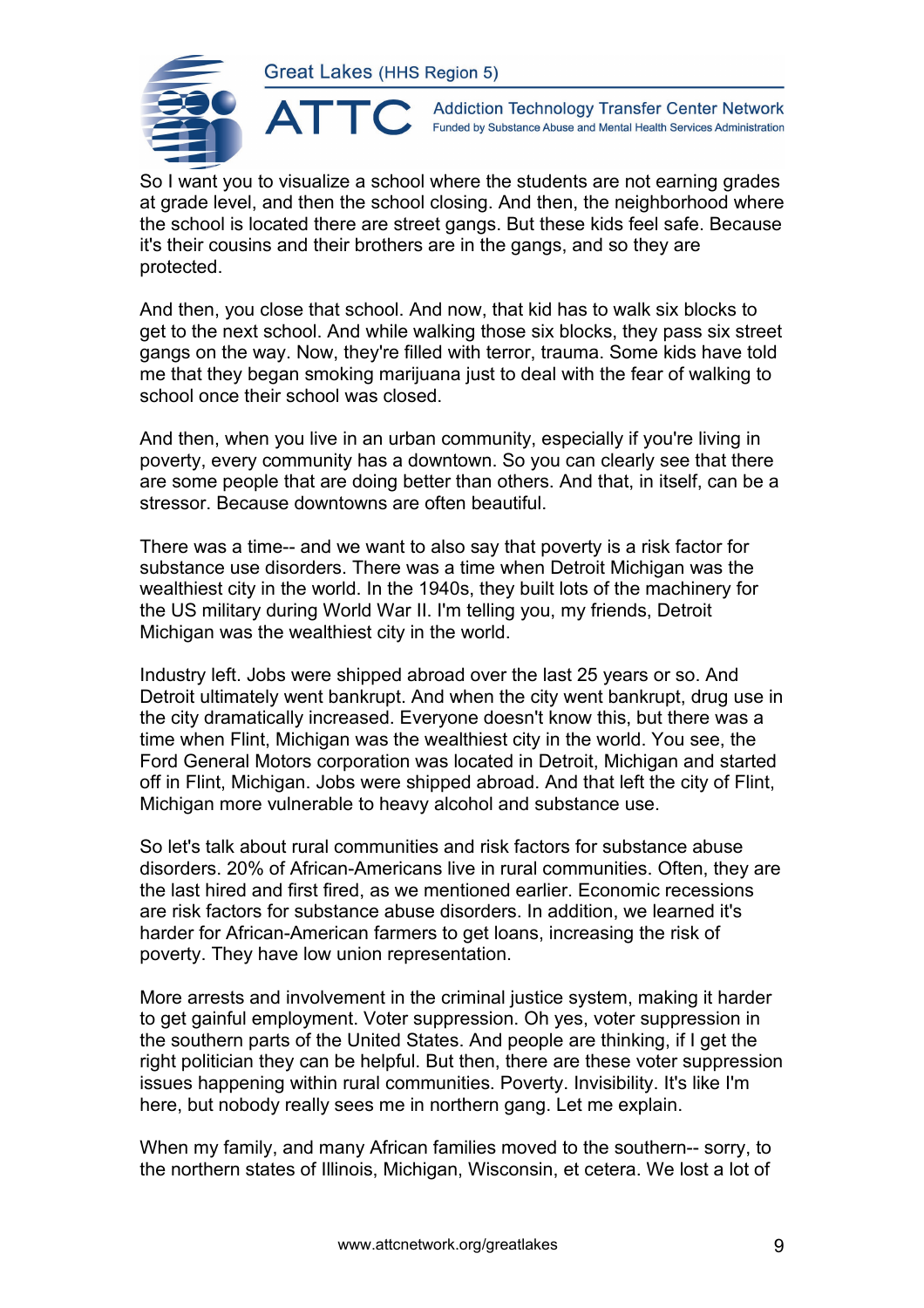

 $\blacktriangle$ 

**Addiction Technology Transfer Center Network** Funded by Substance Abuse and Mental Health Services Administration

the culture from the south. So if a young man was acting up in the north, the family would send the south. Mississippi, Alabama, Arkansas to turn our lives around.

For many African-Americans, going to the southern states from the north was our first psychiatrist. So we formed many street gangs in the north. And there were many African-American young men that were sent to the south who brought their gang affiliation with them. So in the city of Atlanta, you can find every major Chicago street gang.

In the city of Little Rock, Arkansas that only well you find Chicago street gang, but you will also find LA gangs like Crips, like Bloods, et cetera. And where there are gangs, there's also drugs. The two seem to work together right now. It's been that way since Al Capone and Buggs Moran, et cetera.

So with these risk factors, there's a crisis occurring within communities. A substance abuse disorder crisis. So with that crisis came the need to shift from a focus on the acute care model of treatment only towards creating a healing forest in African-American communities.

So there was a crack cocaine epidemic of the '80s. Criminalization of addiction in African-American communities. Child welfare agencies coming in and taking African-American babies from their mothers based on this stigma of crack cocaine. Of course, in rural America, there's a methamphetamine crisis. And of course, while we talk about opiate overdose death in suburbia, in many African-American communities, there's a great deal of opiate overdose death.

So let's continue to talk about creating healing forests to promote recovery in African-American communities. Now, I'd like to give some examples. And the first is the Detroit Recovery Project. The director is Andre Johnson. So with the Detroit Recovery Project, recovery is anchored throughout the city of Detroit. There's a partnership between the city of Detroit and the state of Michigan. Recovery coaches throughout the state and throughout the city of Detroit providing pre-treatment recovery support. That is, before the person goes to treatment.

In treatment recovery support. Recovery coaching while they're in treatment. And then, of course, post-treatment recovery support to help individuals return to African-American communities from treatment after they've been discharged from treatment. Ongoing recovery support anchored in the African-American communities. They have lots of sober sports and recreational activities.

Detroit Recovery Project also has recovery housing. And then, of course, they have formed what's called the Recovery Community Organization. What's an RCO? A Recovery Community Organization is led by persons in recovery,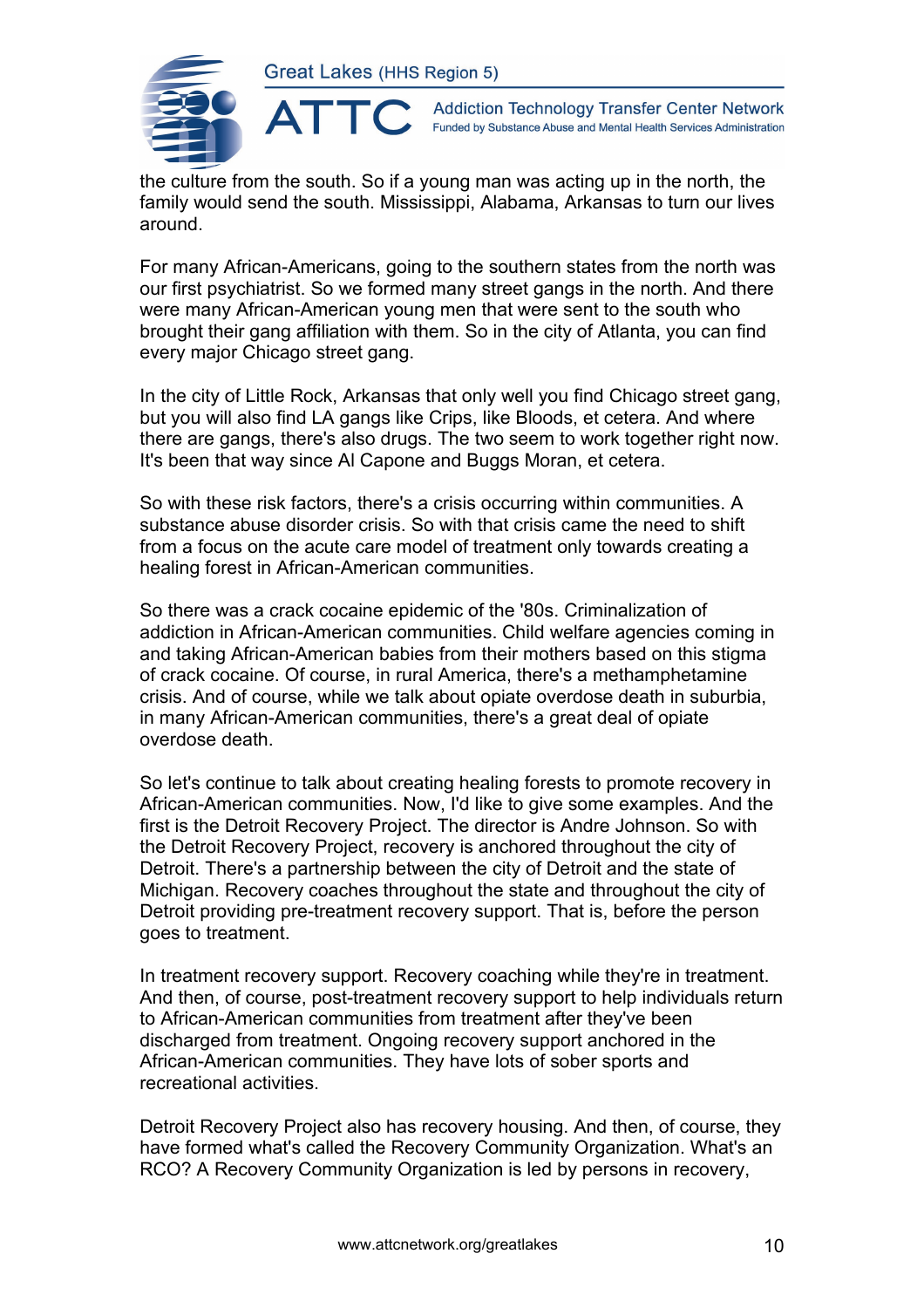ATTO



**Addiction Technology Transfer Center Network** Funded by Substance Abuse and Mental Health Services Administration

their families, members of-- their friends and allies. RCO provide a combination of long-term peer-based recovery support, community education, grassroots mobilization and advocacy to support recovery, and the sole mission of an RCO is to mobilize resources within and outside of the community to increase the prevalence and quality of long-term recovery within communities.

There's a program started by a priest in Chicago named Father George Clements. He started this project in the 1990s in response to the crack cocaine epidemic within African-American communities. So his premise is that, what if a church, any denominational church, would adopt people with substance use disorders and help to integrate them back into the community?

So he started a program called One Church, One Addict. We don't use that language today, but in the '90s, we did. One Church, One Addict. When Father Clements said, what if a church adopted African-Americans coming out of prison? So he started a program called One Church, One Inmate. Then he said, what if a church adopted an entire school, an entire middle school, or elementary school or high school in an African-American community? So he started a program called One Church, One School.

And the idea there was not to spread religion, but for the people in the congregation to mentor African-American children in school. How significant is this? Because in the mid 1980s early '90s when jobs went away, there were a lot of African-American fathers who became addicted to crack cocaine, mothers as well. So there were a lot of children with parents that were addicted to drugs.

So Father Clements said, each of these kids need a mentor. Incredible story about this young African-American male, 13 years old on the west side of Chicago. And there was a young male living in a high risk-- this 26 years old on the north side of Chicago who signed up to be a mentor for these young people at that particular school.

And this young 26-year-old corporate executive was to meet the 13-year-old African-American male for their first mentorship meeting. It was a Saturday morning. He looked in his closet. He knew he wanted to wear one of the suits that he wears to work. So he said, you know what, I'll put on this red sweater and this white t-shirt. I'll go and meet with this young man.

He met with the young man, and he didn't know how to talk to him. The corporate executives have never gone to grad school, social work school to learn how to say, um-hm, I see, tell me more. He didn't know how to keep a conversation going. He said, I quit. I can't talk to the kid. They said, would you go back and meet with him next week one more time?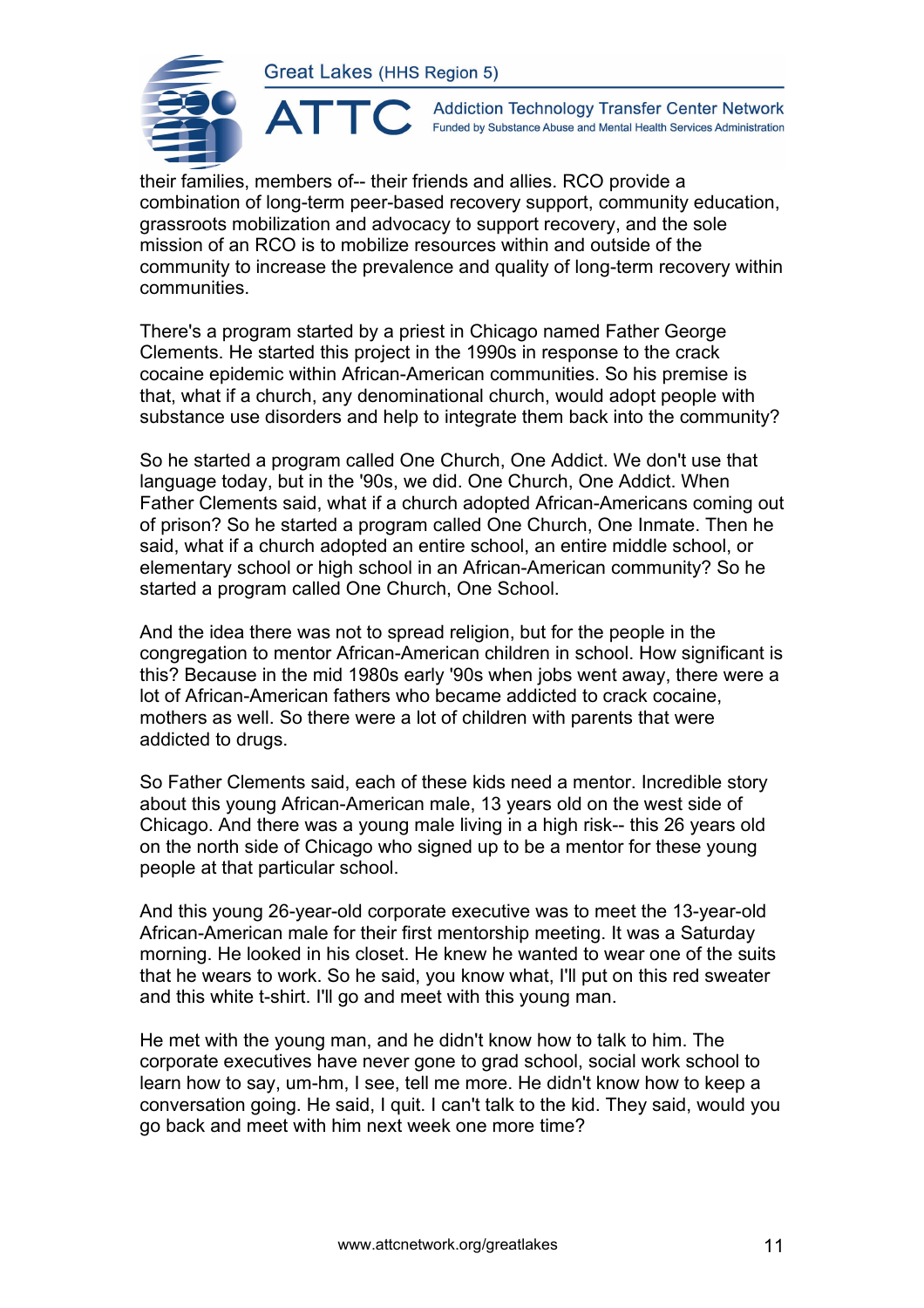ATTC



**Addiction Technology Transfer Center Network** Funded by Substance Abuse and Mental Health Services Administration

So he showed up the following week and the young man answered the door, the 13-year-old. And he was wearing a red sweater and a white t-shirt. What we've learned is that even when it seemed like mentors are not helping, they're helping. And the research said that mentorship is a protective factor against substance use disorders and heavy drug use.

There's a program called Chicago Recovery Community Coalitions on the west side of the city of Chicago. The west side of the city of Chicago is the economically poorest region of the city of Chicago. More people are returning to prison-- so four zip codes on the west side of the city of Chicago. So anchored right there on the west side, CRCC provides recovery coaching, prevention programming.

They've set up what's called a ROSC council. Recovery Oriented System of Care council, which consists of a cross-section of the entire community. And they work together to help promote recovery. They do Narcan distribution to help with over-- potential overdose deaths. And they also are providing employment opportunities right there on the west side within their natural environment.

My favorite program is Miracle Village on the west side in Gary, Indiana. They decided that to reduce barriers, they would not have the women who needed addictions treatment going to a treatment center. They actually brought the treatment facility right there in public housing. I actually believe that's part of the wave of the future is to bring the treatment to the community.

So it's set up in the Ivanhoe Public Housing Development within Gary, Indiana. Or it was historically. So I want you to visualize four row houses. And each row house adjacent to each other is the part of that healing forest. That village right there to support recovery. The first of the row houses is the facility for the women seeking recovery. Right next door is the mental health facility. Many of these women suffer from traumatic stress disorders.

The third row house is a medical clinic. Nurses come in on a regular basis to help these women with their health. Then, of course, the fourth row house is a childcare center. Well, as you know, one of the barriers to women receiving treatment is who's going to take care of the kids.

And the criminal justice system-- there is a group within-- in prisons called Inner Circle. And basically, offenders within the criminal justice system have support groups within the system. But then, in many African-American communities, there are a number of them, they also have a part of that called Winner's Circle. So imagine someone leaving prison, going into an African-American community where they can receive peer-based recovery support when they return to the community.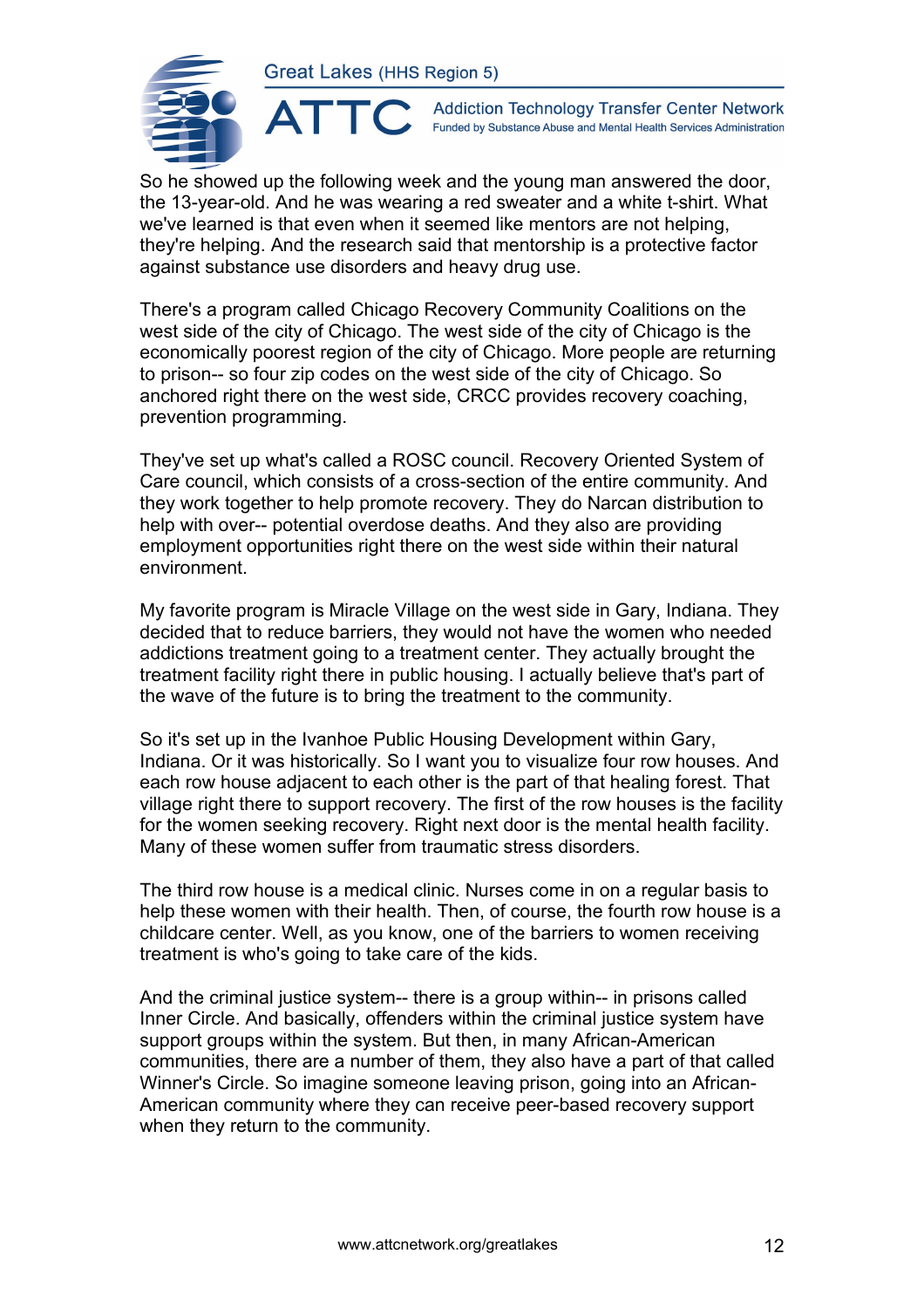

**Addiction Technology Transfer Center Network** Funded by Substance Abuse and Mental Health Services Administration

There's a prison called Southwestern Correctional Center where those who are incarcerated are able to receive training to become recovery coaches. And there is a program on the Northwest side of Chicago that has agreed to hire all of these individuals when they return to prison-- when they return from prison within the African-American communities. And I was told that this program has one of the lowest recidivism rates in the states.

Threshold, the largest freestanding psychiatric facility in the country that does both addiction, mental health and co-occurring disorder work, has set up a partnership with the police department in an urban community. And the way this works is that when someone within that community is arrested for a low level drug offense, they have a choice. Either go through the criminal justice system, or doing a [INAUDIBLE] threshold where they can make a clinical recommendation, and you can receive recovery coaching right there in the neighborhood where you live.

And then there's Glide Church located in San Francisco. On any given Sunday, there are 2,000 members attending the church, and approximately 1,600 of them are in recovery. So every Sunday at this church, African-Americans within the community are able to have a recovery revival. They have rallies in the community without anonymity. They have 16 generations that I learned about in a book about this program called No Hiding Place. And each generation is working on a different level of recovery. And they have special programming groups for men and women anchored right there in the natural environment.

So let's take a moment and talk about ROSC counseling. Because I think a ROSC council of recovery or in a system of care council could be a first step in creating a healing forest, where somebody or a group of individuals come together to mobilize the entire community to work together to promote recovery.

What I should share with you that many of these ROSC council, one of their first step is they help to reduce the stigma of addiction within that community. And one way they do that is by exposing the community to recovery stories. You see, many African-American communities can tell the story of active addiction. But one way to reduce the stigma within the community is to expose the community to incredible stories of long-term recovery.

So mobilizing the community, you want to bring together the clergy and congregation members and families, employers, and treatment centers within the community, persons in recovery, criminal justice personnel, and other social service organizations, et cetera. So let me just say that, as you think about the mobilization of your community, you might be thinking about how hard that is to mobilize a whole community to promote recovery.